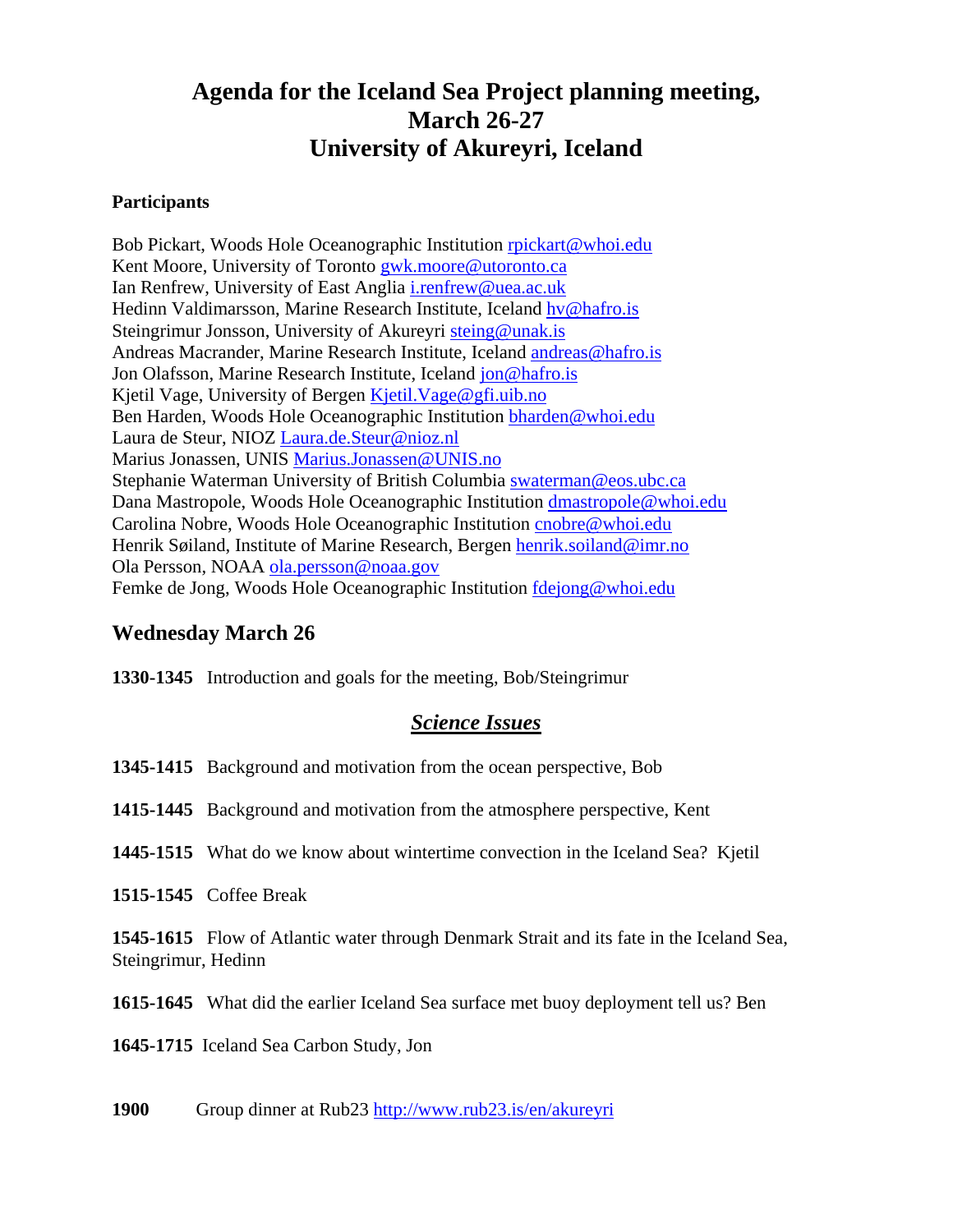# **Thursday March 27**

# *Strawman plans for each group*

#### **Ocean**

- **0900-0915** WHOI, Bob
- **0915-0930** UIB (physical oceanography), Kjetil
- **0930-0945** MRI /UA, Hedinn/Steingrimur
- **0945-1000** IMR, Henrik
- **1000-1015** UBC, Stephanie
- **1015-1030** UI, Jon
- **1030-1100** Coffee Break
- **1100-1115** UIB (chemistry), Emil (Kjetil presents)
- **1115-1130** Ocean modeling, Mike (Bob presents)

#### **Atmosphere**

- **1130-1145** UEA, Ian
- **1145-1200** University of Toronto, Kent
- **1200-1330** Lunch at the university canteen
- **1330-1345** NOAA, Ola
- **1345-1400** BAS, Tom (presented by Ian)
- **1400-1415** UIB/IMO, Marius
- **1415-1430** Atmospheric modeling and other atmospheric groups (including GEOSTORM) Kent/Ian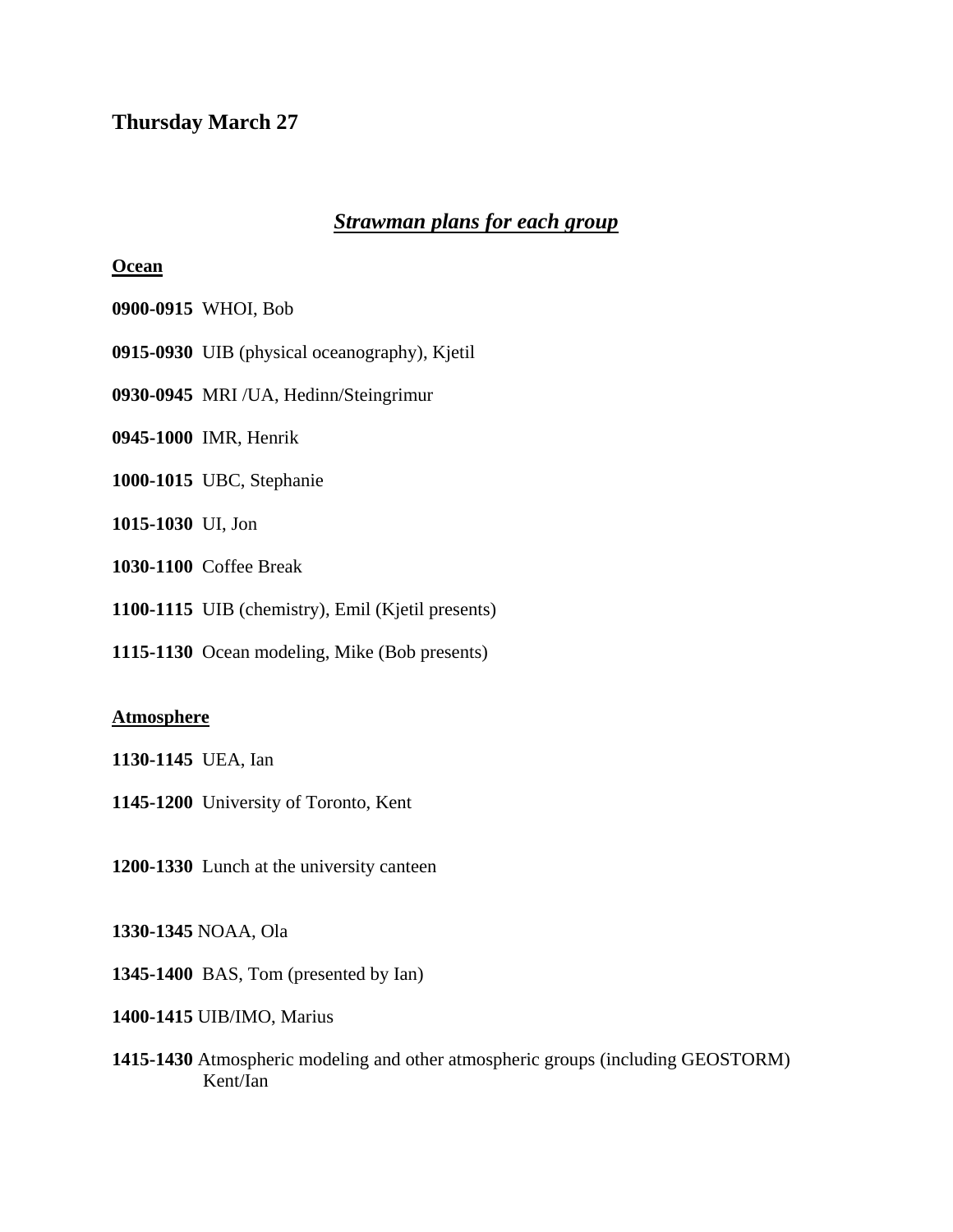# *Logistical Issues*

# **1430-1730** Open discussion with short presentations as needed (coffee break at 1530)

## **Ocean**

- Ship operations (coordination of 2-3 ships, deployment of moorings, meteorological / airsea flux measurements, chemical measurements, glider work, unmanned aircraft, etc.)
- Met buoy deployment (location, icing issues, modifications to the buoy, what types of sensors and where to get them, data analysis, etc.)
- Glider operations (strategies, timeline)

### **Atmosphere**

- Aircraft operations (instrumentation; range; operational bases)
- Forecast modeling

### **Joint issues**

- Coordination of ocean/atmosphere measurements (adaptive sampling?)
- Structure of proposals (any common text?), NSF/NERC synergy (common reviewers?)
- Links to other atmospheric programs, oceanographic programs (e.g. NACLIM)
- Are we missing any measurements or modeling? (e.g. additional European aircraft time?)
- Action items to leave the meeting with (timeline, internal review of each other's proposals, etc.)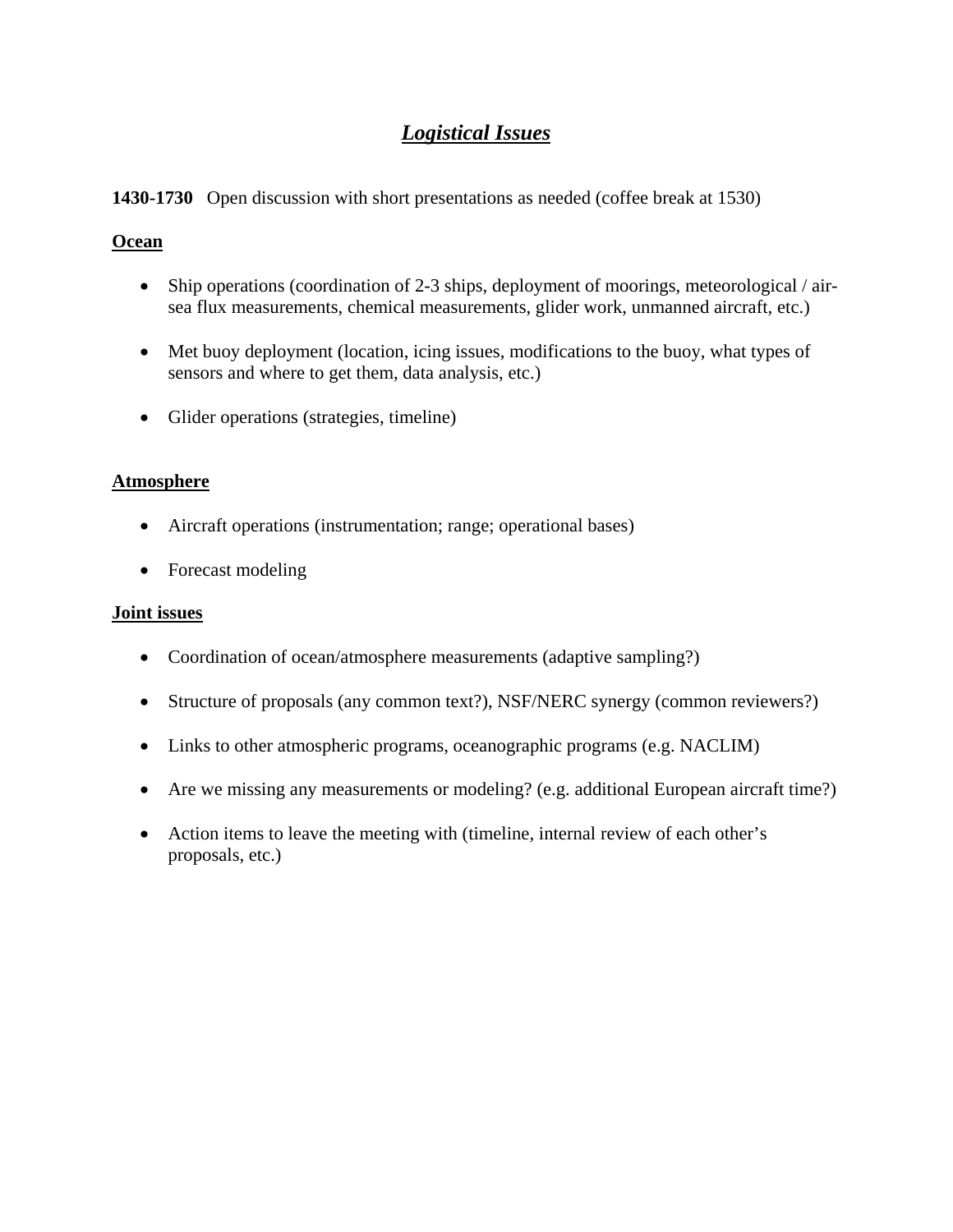